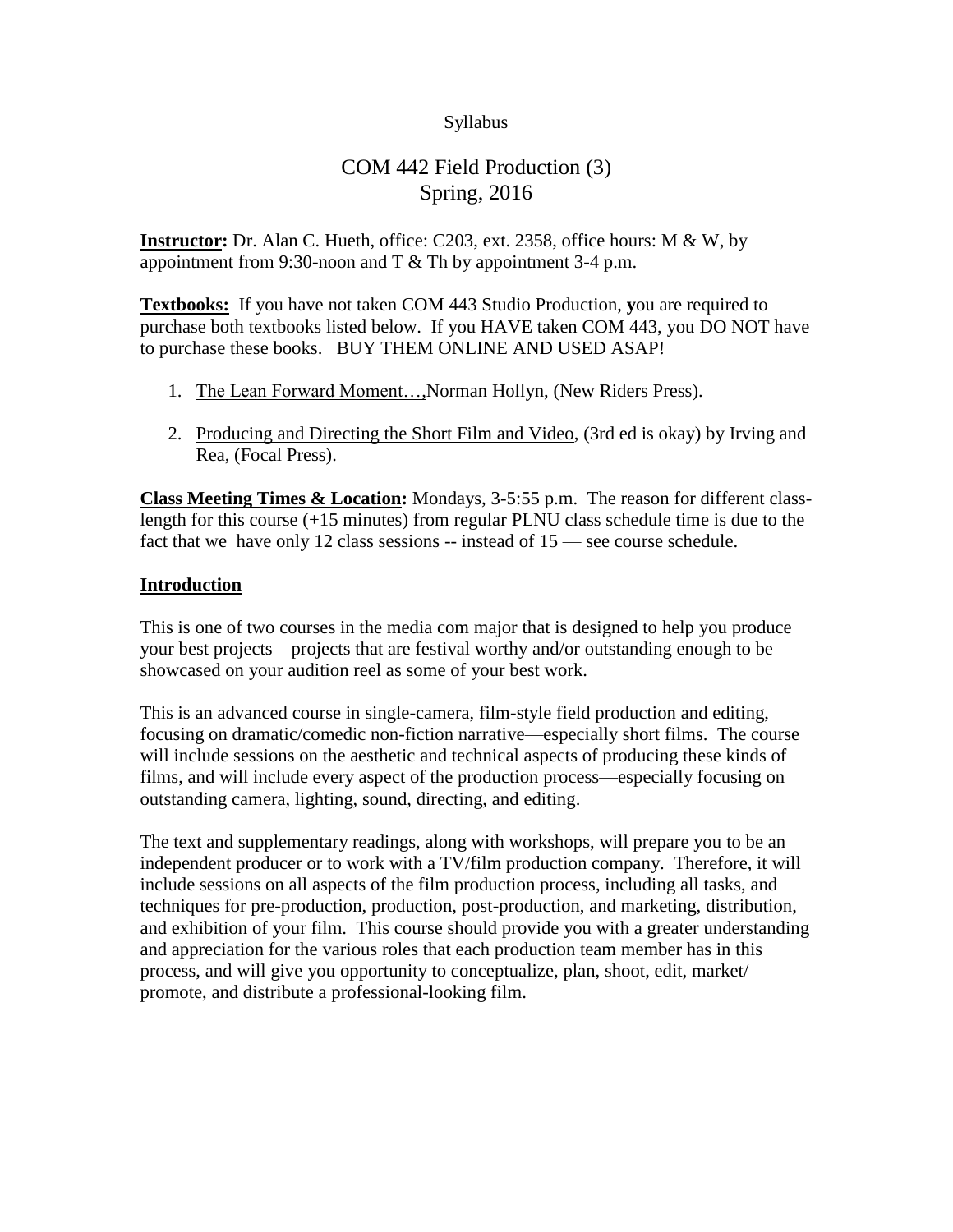# **Course Learning Outcomes**

As a result of this course, students will display:

- 1. Understanding and skill in producing, directing, art direction/production design, camera, lighting, sound, and/or editing and graphics; and
- 2. An understanding of the marketing/promotion, distribution, and exhibition of films.

You will be expected to perform at an advanced level, and you are encouraged to enter your work in the Broadcast Education Association (BEA) Student Video Festival, or other student and professional festivals. Students who have their projects selected by a festival will receive a reimbursement from the department to cover their entry fee for the festival. Also, each production team will receive a \$100 stipend (reimbursed after the semester is over) for production costs incurred for your film. More details for that are provided in the assignments section of the syllabus.

# **Course Format & Activities**

The format for the in-class meeting sessions will be diverse, with a variety of activities designed to help you to understand course concepts, projects, and instructor expectations in this course. These include the following activities:

- Sharing-discussion of "Big Question Reports" on chapter readings in the Producing and Directing... textbook (for those who have not taken COM 443 Field Production)
- Sharing-discussion of "Big Question Reports" on chapter readings in the The Lean Forward Moment textbook (for those who have not taken COM 443 Field Production)
- Screening and analysis of award-winning student and professional short films and excerpts of feature-length films. These include academy-award winners, BEA award-winners, *168 Hour Film Festival*, and selected professionally-produced short films. Topics will include scriptwriting, directing and acting, DP and lighting, sound, and editing—with an emphasis on directing and editing.
- Student presentations using PowerPoint (or Prezi) -- on assigned topics in readings in The Lean Forward Moment (based on each students' interest/role in their Major Team Project and/or Interpretation Project). All students are required to do this presentation.
- Some "TA Show and Tell" workshops on equipment set up and operation, production techniques, and other areas (offered selected evenings during the semester—TBA)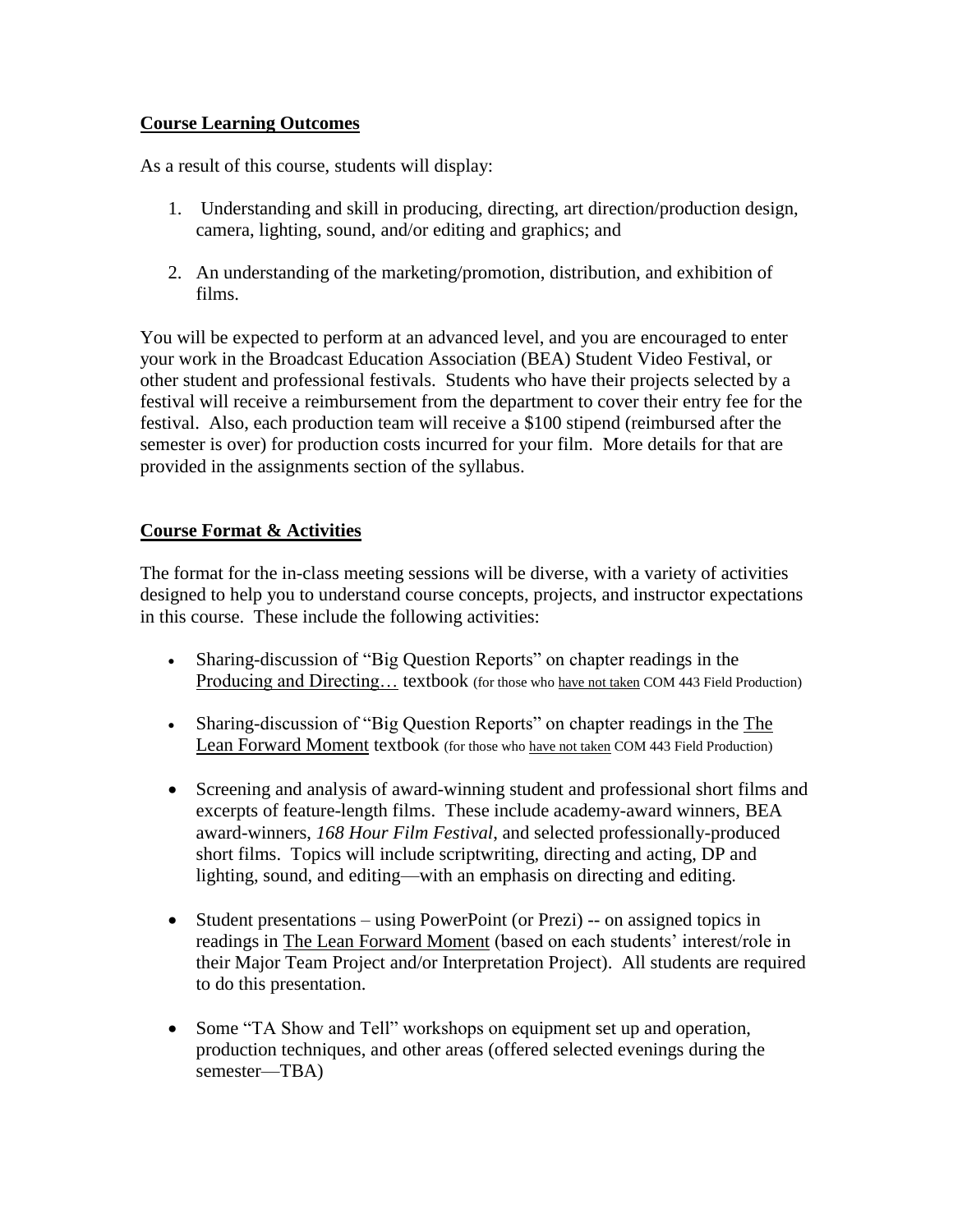- A "Film Pitch" session where all students will do a presentation on a project idea for a short film (details to be provided). Group projects will be selected and green-lighted for production from these pitches. The instructor (and Rick) AND all students will rate the pitches to determine which projects are chosen for production this semester.
- Screening the two-person group "interpretation projects" (details provided below)
- Screening the Major Team Project films at the end of the semester
- One test/final exam--based on The Lean Forward Moment, and the Producing and Directing... textbooks (only for those who have not taken COM 443).

## **Assignments & Projects**

## *Top Ten Chapter Big Q Reports*

Read and submit typed, single-spaced (but double-spaced between questions) the top ten (10) most important questions (and answers) for each assigned chapter reading in the Producing and Directing… AND *The Lean Forward Moment* textbooks. These will serve as a basis for encouraging textbook reading, and provide a basis for classroom discussion, and film analyses of the course topics covered in this course. Due dates for these reports are included on the Course Schedule in this syllabus. Students who took COM 443 Studio Production (spring, 2014 term) are not required to do this assignment. However, in the interest of full-class participation, I do encourage students to come prepared to share their knowledge, experience, and roles in their 443 (and other) films to enhance our in-class discussions on these topics.

## *Project Pitch*

This is an individual assignment involving the presentation of a plan for a major team production project. You will be given five (5) minutes (MAX) to summarize and present your concept. More details will be provided later on what to include in your pitch. Rick, myself, and your peers in this course will rank and select the best pitches for production this semester. The instructor will make the final selection of projects to be produced – based on the how the film pitches are ranked, and the potential power of the story to move an audience (pathos), its simplicity/complexity, and its producibility. *Interpretation Project*

This is a two  $(2)$  person team assignment (working with others in – and outside of -- the class to help your team produce the program). Your task is to write, produce, cast, directshoot, and edit two (2) short one to two minute films. Both films must use the exact same script (dialogue-wise), but be different—in terms of the production style, technique(s), and message of each film. These two films must be shot using single-camera, film-style techniques, and be recorded outside of the studio. The purpose of this project is to explore and display your knowledge and understanding of the power and significance of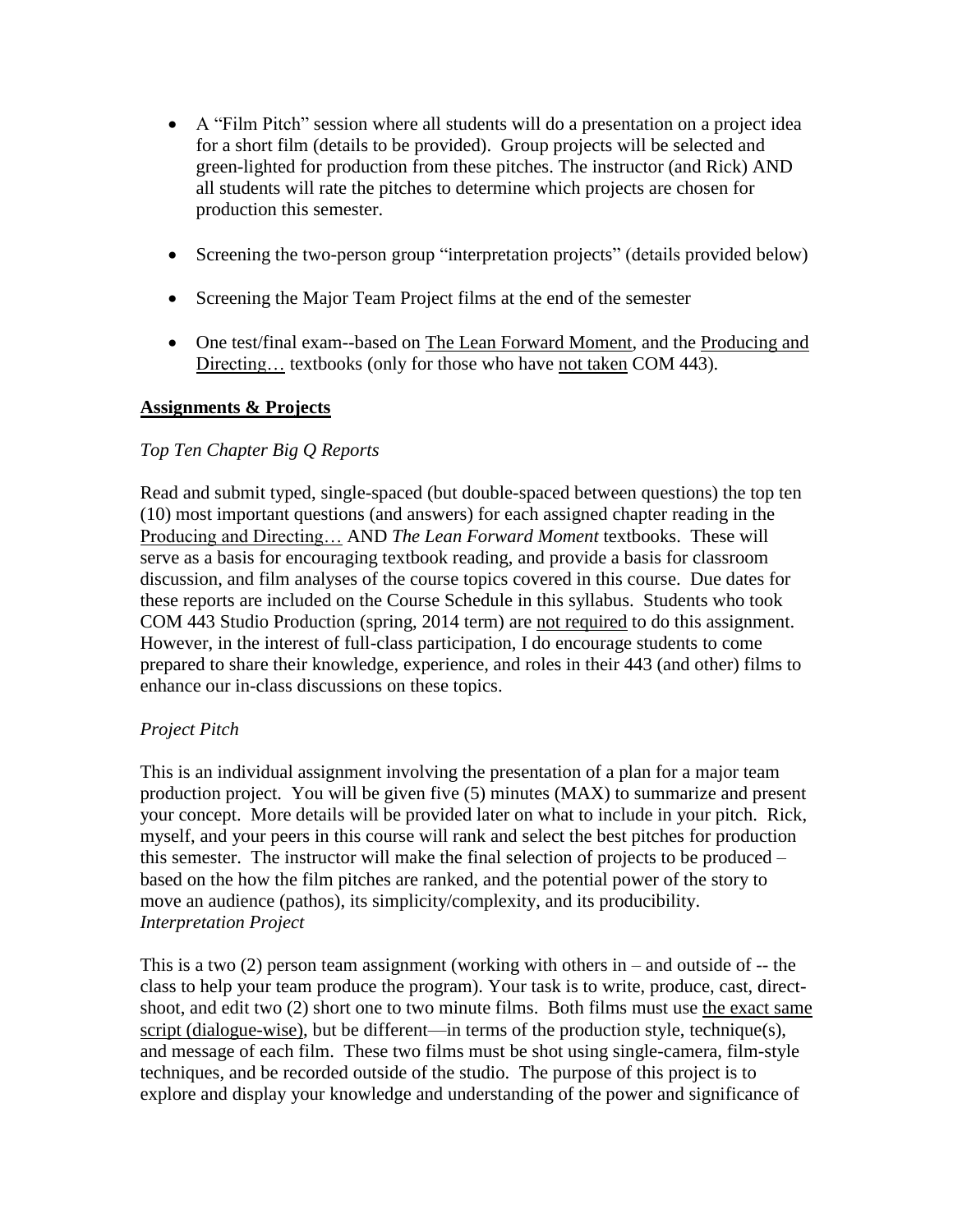production aesthetics to affect tone, meaning, and interpretation in film/TV programs. It is also meant to provide you with some production practice before you shoot your major team film project. Past examples of this project will be shown in class, and more details will be provided later.

# *Major Team Project: A Short Film*

A short film produced by a four (4) person team—group size dependent upon the scope and complexity of the project, and the planned roles of each person in the group. Also, a trailer for the film and a Production Notebook is required for this assignment and described below.

- $\bullet$  A \*seven (7) to ten (10) minute comedy, drama, or experimental film
- A :45 to one-minute film trailer for your film (on the DVD with your film) —see example here: *Into Rough Waters, 2012* <https://vimeo.com/63708511> and others provided later.
- Students divide pre-production, production, and post-production roles
- Producer must submit (with project on a DVD) a "Production Notebook" with the project. Your notebook must include the following items:
	- 1. A copy of the script
	- 2. All script breakdown documents, timeline, budget, permissions and releases
	- 3. A list of all personnel (and their roles) involved in project
	- 4. A "Press Packet," which includes all promotional materials: synopsis, crew list, and a 12" X 17" film poster printed on heavy glossy paper. (as per assignment reqs and examples shown in class). You can have this printed at Reprographics on campus.
	- 5. The original receipts, along with a list of items purchased with total amount(s) circled and the name(s), student ID number(s), and address(es) of where to send reimbursal checks. Also, you must use PLNU mileage reimbursement forms when applying for gas reimbursal: [http://www.pointloma.edu/AccountingFinance/Forms.htm.](http://www.pointloma.edu/AccountingFinance/Forms.htm) You WILL NOT get reimbursed if you do not include these items. You will have up to \$100 reimbursed for project expenses.
- About project insurance, the PLNU business office contact for obtaining liability insurance for your project is Jim Bergherm, ext. 2429

\*Film length should be based upon time needed to reveal the story. Longer films do not necessarily garner a better grade, just because they are longer. In fact, longer student films tend to have more problems with script/story, production, editing, acting problems, etc….and are less likely to get selected for a film festival. *Film/TV Production Presentations*

The purpose of this assignment is to deepen and reinforce your understanding of the different areas of course content and how every film must have "lean forward moments"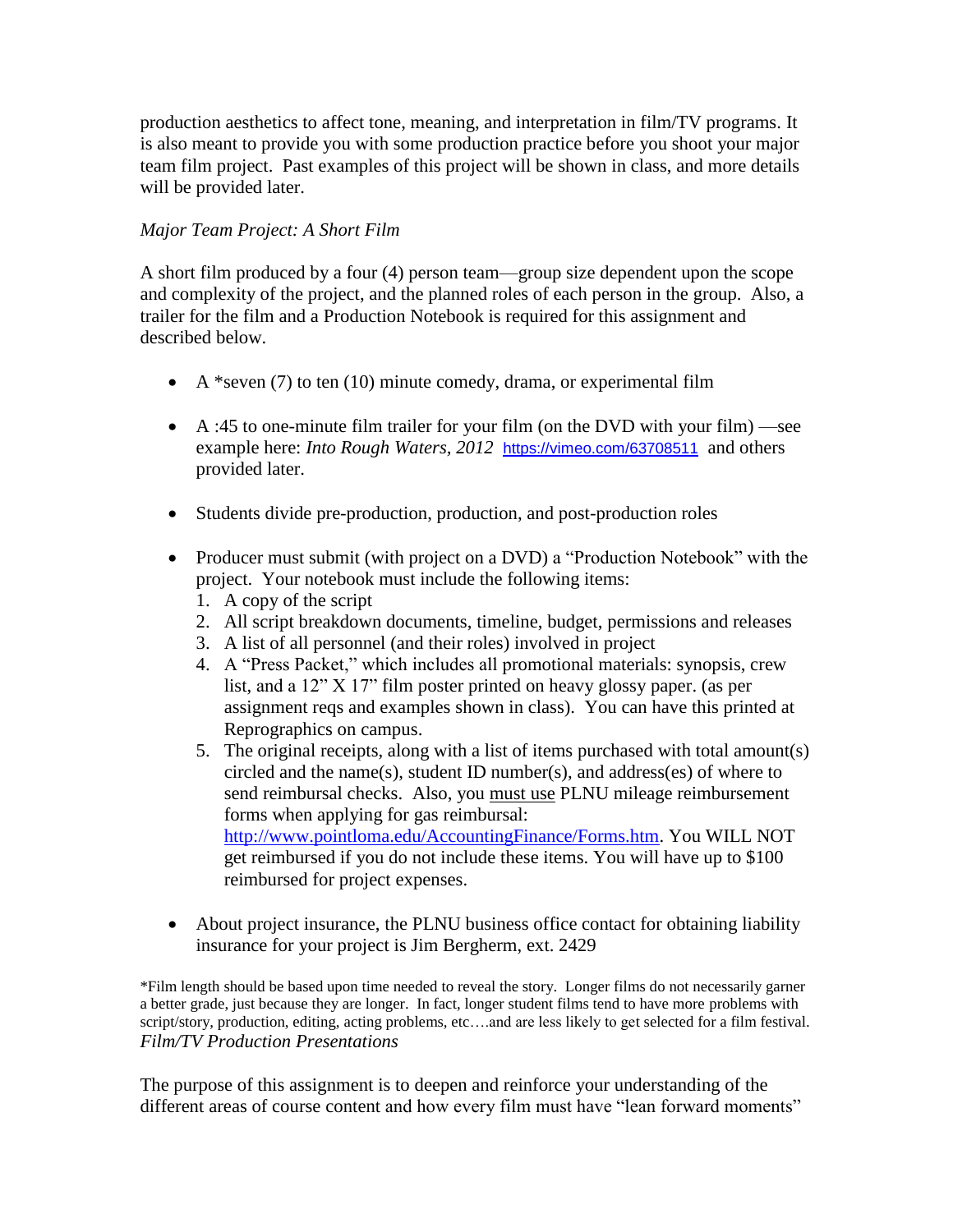to be creative and successful. Every student must do one (1) PowerPoint or Prezi presentation (w/video clips-as needed) – based on your role(s) in your major team project and/or interpretation projects. The roles are listed below:

*Producing* (including casting, budget, planning, and organization of a film project)

*Directing* (including the color palette, visual style and technique, camera positioning, and movement)

*DP-director of photography* (including execution of cinematography techniques and lighting)

*Production Design* (including setting, props, costuming, make-up, etc.)

*Sound & Music* (including production and post-production recording techniques, use of sound FX, power of music, process of music production and scoring, and/or other aspects of these topics)

*Editing* (including visual editing techniques—continuity, montage, etc., along with visual FX, sound FX, etc.)

Sign-ups for these presentations will be provided. You must use the required course textbooks as the primary sources for the contents and points in your presentations. The presentations must be 9-10 minutes long—with no more than 3 minutes of video clips included as a part of the presentation. So, PRACTICE AND TIME YOUR PRESENTATION **BEFORE** PRESENTING IN CLASS!

## **Course Policies**

## Attendance:

From the Provost: Regular and punctual attendance at all classes in which a student is registered is considered essential to optimum academic achievement. Therefore, regular attendance and participation in each course are minimal requirements to be met. There are no allowed or excused absences except when absences are necessitated by certain university-sponsored activities and are approved in writing by the Provost.

Whenever the number of accumulated absences in a class, for any cause, exceeds ten percent of classes (this is equivalent to one and one-half class sessions), the faculty member has the option of filing a written report to the Vice Provost for Academic Administration which may result in de-enrollment, pending any resolution of the excessive absences between the faculty member and the student. If more than 20 percent (three weeks in a one-session meeting per week course) is reported as missed, the faculty member may initiate the student's de-enrollment from the course without advance notice to the student. If the date of de-enrollment is past the last date to withdraw from a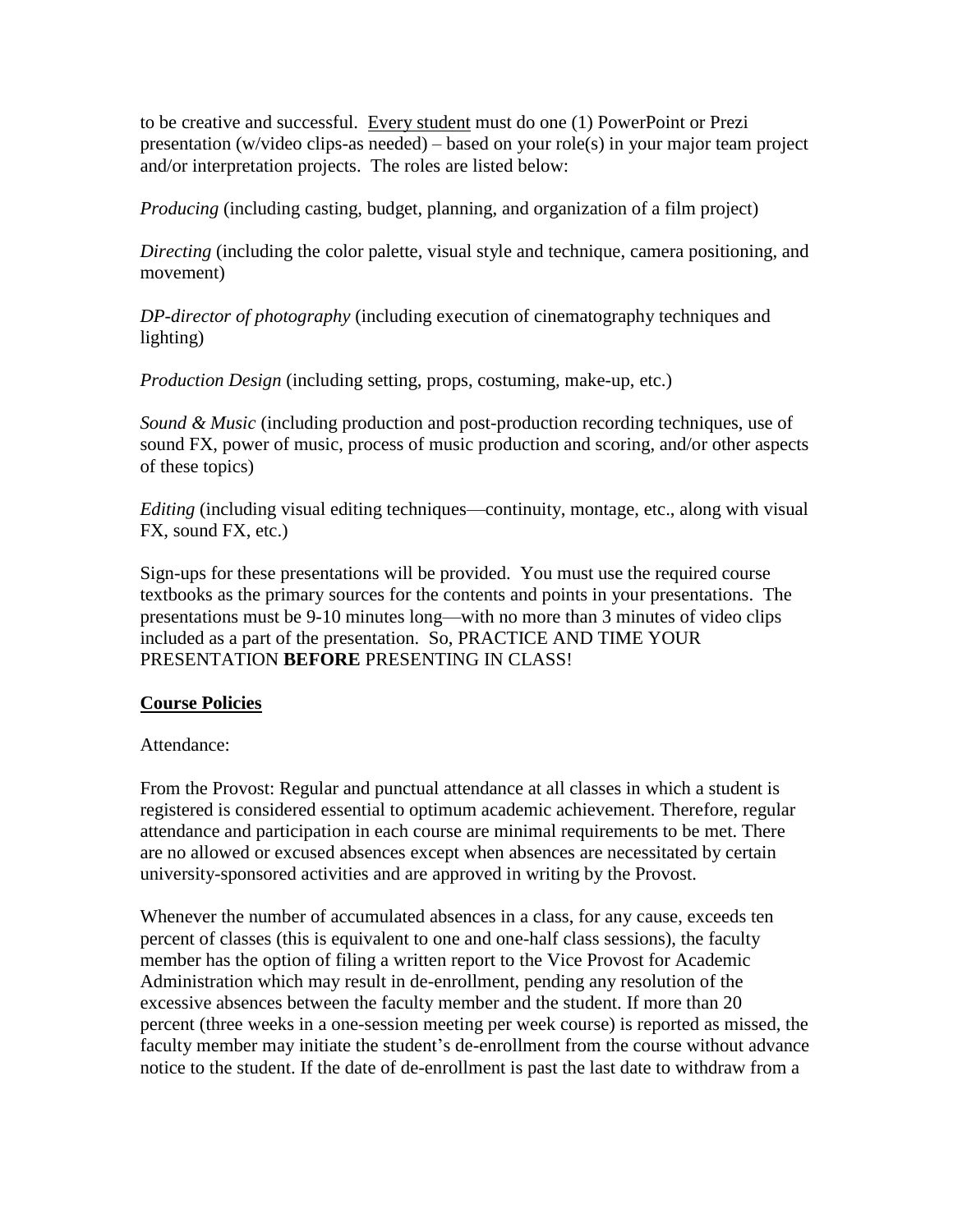class, the student will be assigned a grade of "F" or "NC." There are no refunds for courses where a de-enrollment was processed.

## From the Instructor:

This is one of a couple of production courses that you will take in your academic program here at PLNU that gives you the opportunity to work with other experienced and advanced media communication students in a comprehensive, project-focused course. It is where you practice and prove your abilities. Therefore, it is extremely important that you attend all course sessions, along with all of your scheduled, out-of-class project sessions. Film/TV production is a collaborative enterprise that requires organization, focus, and team effort to succeed. This works best when the entire team is present at required classes, along with all planning, production, and post-production team meetings. Always remember: others are depending on you to be present and to perform well.

Your attendance and participation grade will suffer severely for absences from class or in your projects. There will be a 20-point deduction (2% of course grade—based on 100 total points for A & P) for every in-class absence OR attendance/participation-related problem(s) in your group projects — reported to me by your production team. Also, five  $(5)$  – or more -- points will be deducted for late arrival or leaving early from class.

## Equipment & Facilities:

Camcorders, microphones, lighting kits, and other equipment are available for check-out at the PLNU studio. Check-out policies and times are provided on the bulletin board by the TV studio. You can check equipment out for only the time period you will be using the equipment, and you must return it promptly to the studio. Unfortunately, we do not have enough equipment for everyone to use simultaneously. Students who do not abide by this policy will be penalized.

Edit bays may be reserved for editing, and sign-ups are on the bulletin board. The studio may be reserved for your individual/group production projects, and can be reserved through Rick or TA in the studio office area.

Our equipment and facilities are not only academic labs, but are also professional production facilities for on and off-campus constituents. The success and improvement of the academic program in media studies at PLNU is dependent upon the condition, quality, and success of this facility.

Eating and drinking are especially forbidden in the control room, the edit bays, and the studio. You will be required to clean-up, strike, and return all equipment and other items to their proper places after labs and project sessions. Also, please take everything out of the facility that you bring into the facility. If I, other faculty, or department TA's consistently find papers, books, scripts or other items traceable to a student, that student's participation grade will be affected. The studio and edit bays are work areas that need to be kept as neat and clean as possible.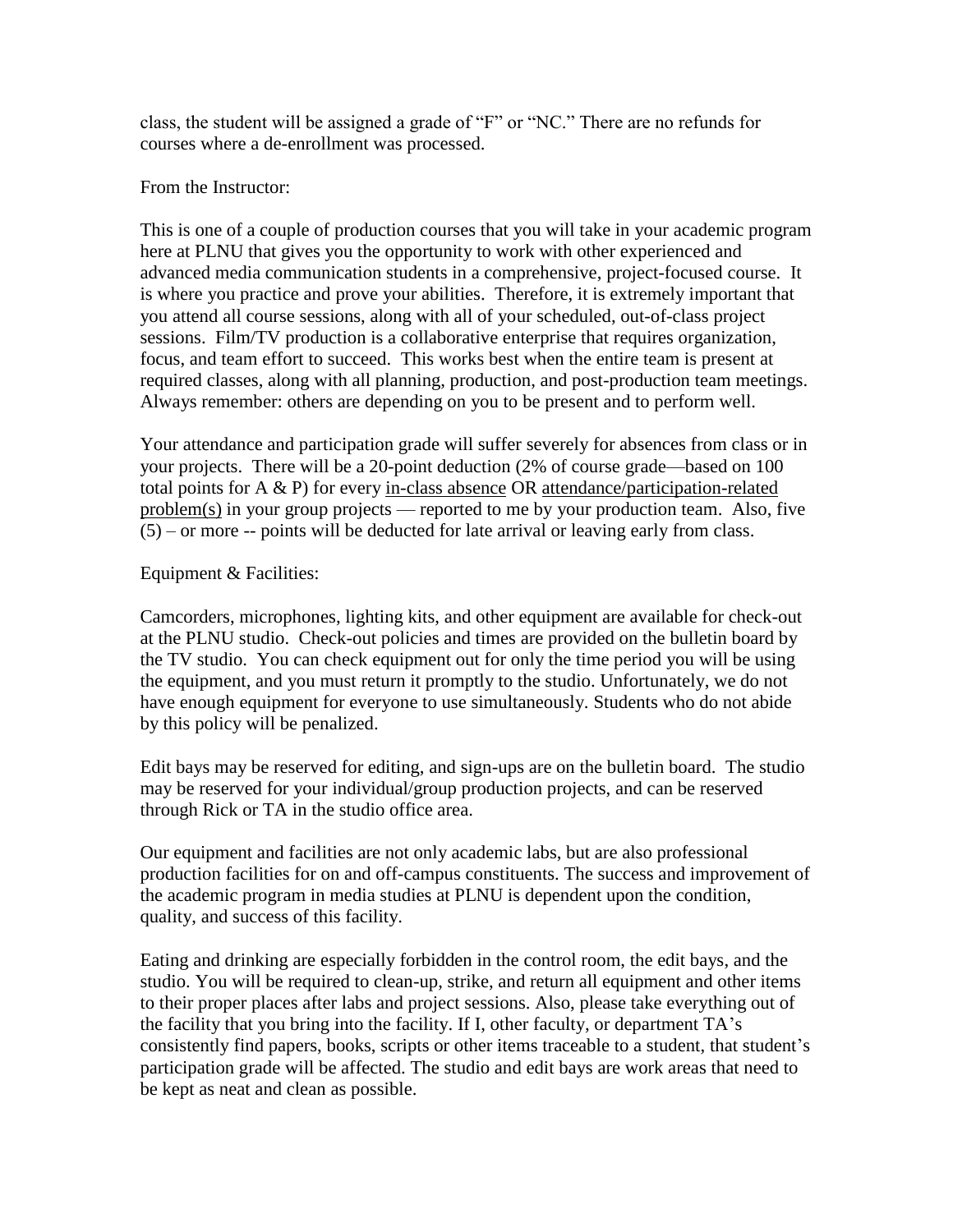A Final Note: please treat equipment as if it was your own, you depended upon it for your own livelihood, and you did not have any money to fix or replace it.

#### Project Selections and Approvals:

Only projects which have gone through the pitch process and been selected can be developed for this course—or any other course offered in the department. Also, project production cannot begin until the producer has submitted a shooting script which has been approved by the instructor. The instructor-department-university has the right to refuse the production and screening of a film produced for this course or any other course in the department.

## Ownership and Copyright:

The PLNU Department of Communication and Theatre owns the copyright to all student video and film projects made at the school using school equipment in regular production courses and independent practicum courses. The department has the right to make copies of student video and film projects, and display them on PLNU's *Point TV—Channel 23* the campus closed-circuit student cable channel and Vimeo channel, and at conferences and conventions for educational and university/department promotional purposes. The student cannot use equipment for professional production purposes, sell the projects that they produce using PLNU equipment, put their programming on the internet, or distribute their programs in any way without university permission. The student may receive permission from the department by notifying the department, and specifying what project they would like to distribute, in what venue (i.e. YouTube, Vimeo, etc.) and when. The department will work with students to find the widest audience possible for their projects. Any violation of these policies incurs loss of equipment usage privileges.

#### Academic Accommodations

While all students are expected to meet the minimum academic standards for completion of this course as established by the instructor, students with disabilities may require academic accommodations. At Point Loma Nazarene University, students requesting academic accommodations must file documentation with the Disability Resource Center (DRC), located in the Bond Academic Center. Once the student files documentation, the Disability Resource Center will contact the student's instructors and provide written recommendations for reasonable and appropriate accommodations to meet the individual learning needs of the student. This policy assists the University in its commitment to full compliance with Section 504 of the Rehabilitation Act of 1973, the Americans with Disabilities (ADA) Act of 1990, and ADA Amendments Act of 2008, all of which prohibit discrimination against students with disabilities and guarantees all qualified students equal access to and benefits of PLNU programs and activities.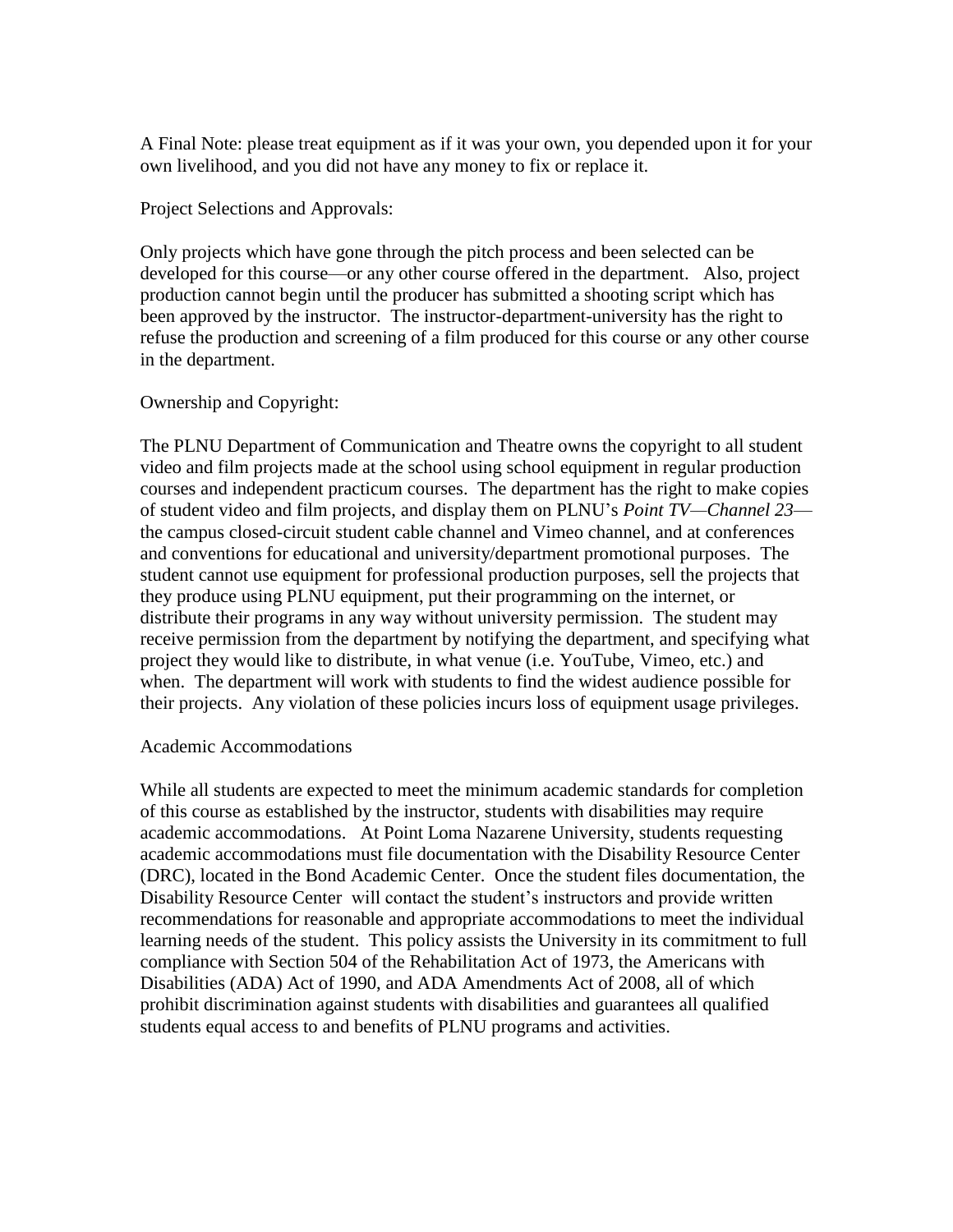#### Link to Academic Support Center:

<http://www.ptloma.edu/studentdevelopment/StudentHandbook/index.htm> (Links to an [external](http://www.ptloma.edu/studentdevelopment/StudentHandbook/index.htm) site.)

## Student Responsibility:

It is the student's responsibility to maintain his/her class schedule. Should the need arise to drop this course (personal emergencies, poor performance, etc.), the student has the responsibility to follow through (provided the drop date meets the stated calendar deadline established by the university), not the instructor. Simply ceasing to attend this course or failing to follow through to arrange for a change of registration (drop/add) may easily result in a grade of F on the official transcript.

## Final Examination Policy:

Successful completion of this class requires taking the final examination on its scheduled day. The final examination schedule is posted on the [Class Schedules](http://www.pointloma.edu/experience/academics/class-schedules) site.

## Use of Technology in Class:

Point Loma Nazarene University encourages the use of technology for learning, communication, and collaboration. However, cell phones must be turned off before class begins. Laptops, tablets and all other electronic devices cannot be used during lecture/discussion without permission by the instructor.

## Academic Dishonesty

Students should demonstrate academic honesty by doing original work and by giving appropriate credit to the ideas of others. As stated in the university catalog, "Academic dishonesty is the act of presenting information, ideas, and/or concepts as one's own when in reality they are the results of another person's creativity and effort. Such acts include plagiarism, copying of class assignments, and copying or other fraudulent behavior on examinations. A faculty member who believes a situation involving academic dishonesty has been detected may assign a failing grade for a) that particular assignment or examination, and/or b) the course." See [Academic Policies](http://www.pointloma.edu/experience/academics/catalogs/undergraduate-catalog/point-loma-education/academic-policies) in the undergrad student catalog.

## FERPA Policy

In compliance with federal law, neither PLNU student ID nor social security number will be used in publicly posted grades or returned sets of assignments without student written permission. This class will meet the federal requirements by (each faculty member choose one strategy to use: distributing all grades and papers individually; requesting and filing written student permission; or assigning each student a unique class ID number not identifiable on the alphabetic roster.). Also in compliance with FERPA, you will be the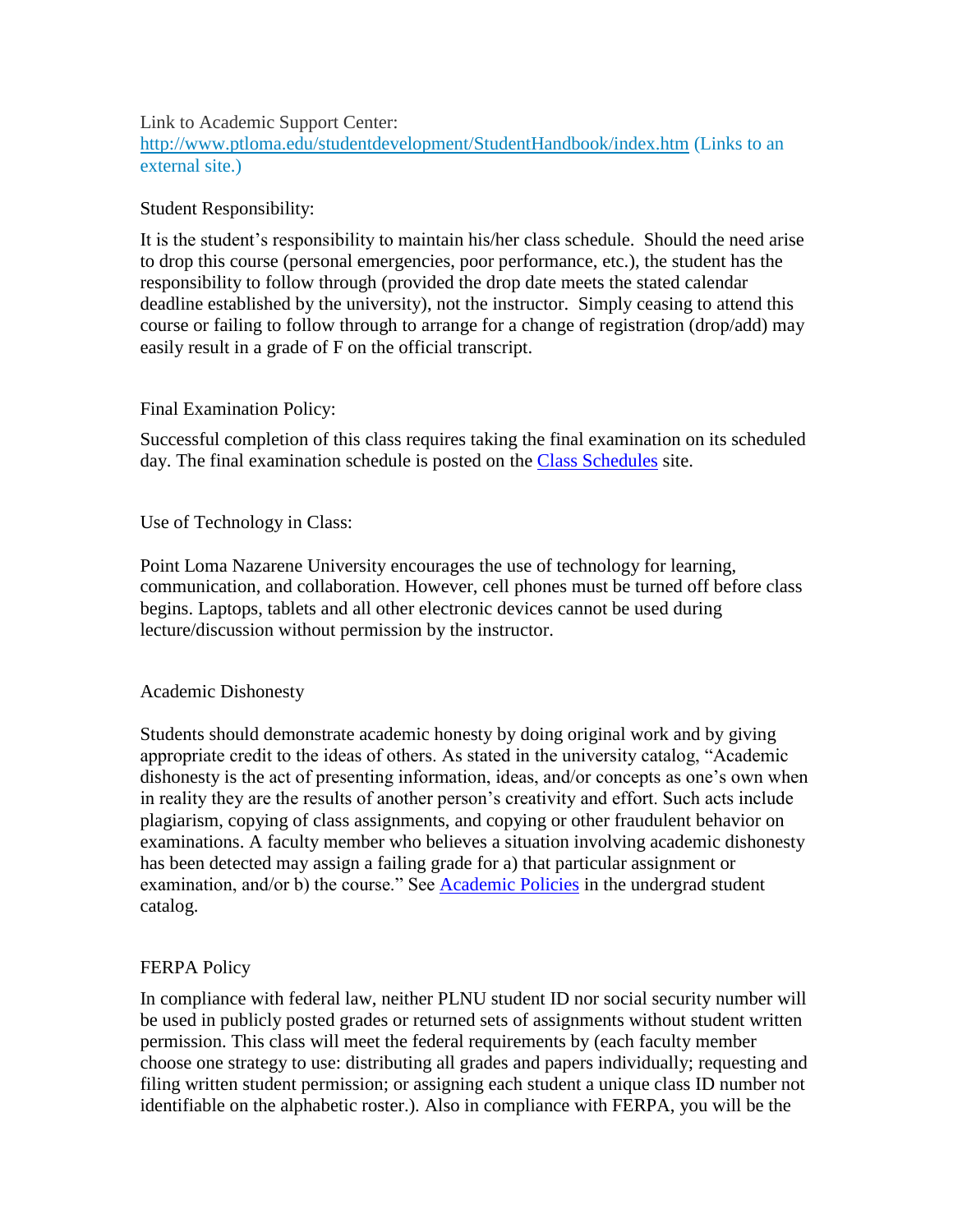only person given information about your progress in this class unless you have designated others to receive it in the "Information Release" section of the student portal. See [Policy Statements](http://www.pointloma.edu/experience/academics/catalogs/undergraduate-catalog/policy-statements) in the undergrad student catalog.

# Project Submissions—**NEW REQUIREMENT FOR ALL PRODUCTION COURSES:**

You are required to load all finished projects on to the "442Spr20016" folder located on the PLNU video drive—ON THE DAY THAT THE PROJECT IS DUE. I will not issue a grade for a project until that has been accomplished. Late projects loaded into the "442Spr2016" folder will incur point reductions on the grade. After you do this, you are responsible for deleting all other material related to the project (video, sound, graphics, etc.) off of the drive by the last day of classes in the semester.

# **Final Exam**

The exam must be taken by all students who have not taken COM 443. It will consist of 150 objective (T/F and multiple choice) questions from textbook, lecture, and film analysis sessions included in this course.

# **Evaluation & Grading**

# Grading, Assignments, and Points—those who HAVEN'T TAKEN COM 443:

| Project Pitch                                                      | 100  |
|--------------------------------------------------------------------|------|
| Film/TV Production Presentation                                    | 100  |
| <b>Interpretation Project</b>                                      | 150  |
| Major Team Project & Production Notebook (small group)             | 250  |
| <i>*Producing and Directing</i> Big Q Reports (19 @ 5 points each) | 95   |
| The Lean Forward Moment Big Q Reports (12 $@$ 5 points each)       | 60   |
| <b>Test</b>                                                        | 150  |
| <b>Class Attendance</b>                                            | 100  |
| Total points:                                                      | 1005 |

\*Only those students who have not taken COM 443 must read this book and submit these reports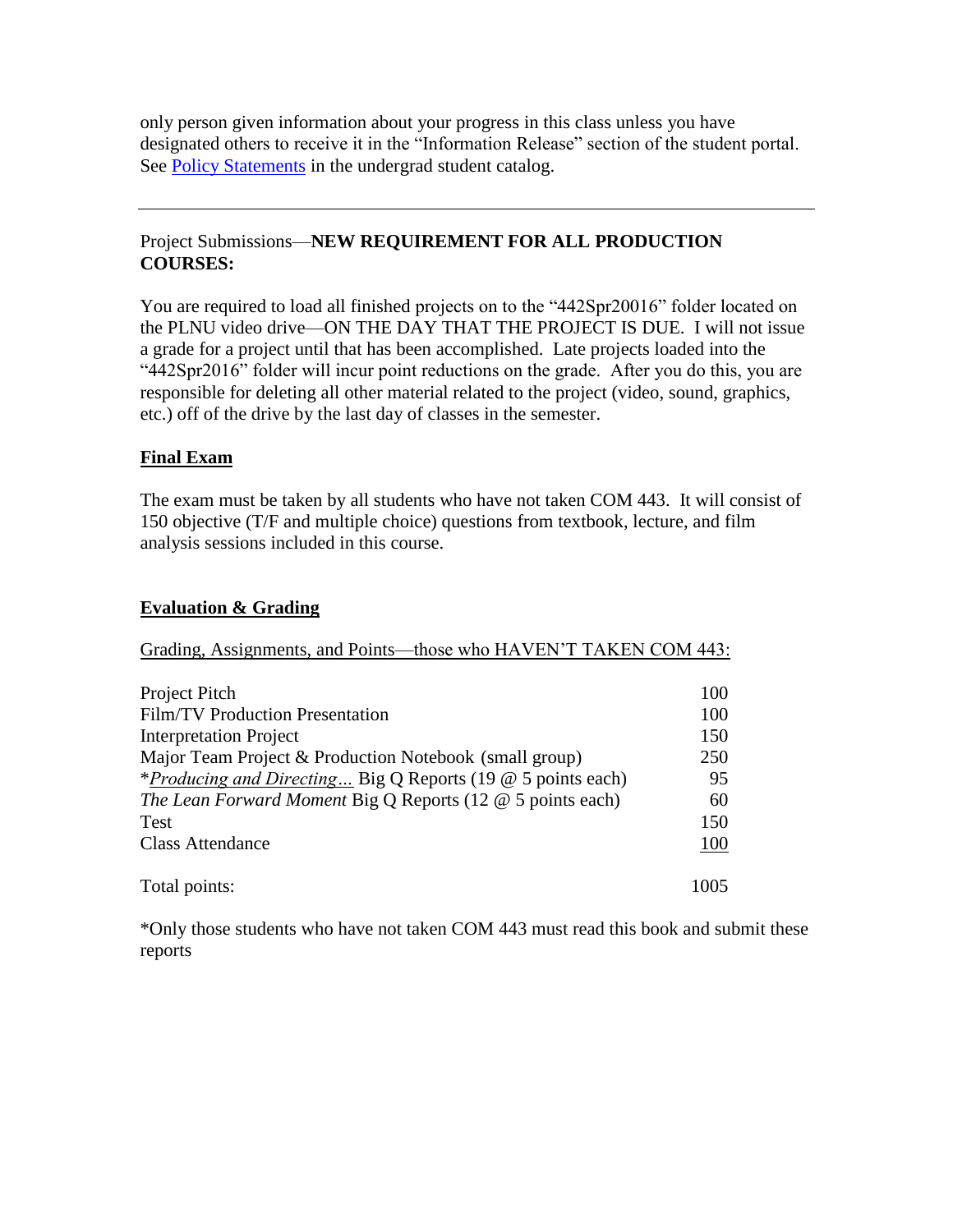Points and Grade Range: (those who **HAVEN'T** TAKEN COM 443—and required to do all of the Producing and Directing… and Big Q Reports):

| 920-1005 | A                    |
|----------|----------------------|
| 900-919  | $A -$                |
| 880-899  | $_{\rm B+}$          |
| 820-879  | B                    |
| 800-819  | B-                   |
| 780-799  | $C+$                 |
| 720-779  | C                    |
| 700-719  | $\mathsf{C}\text{-}$ |
| etc.     |                      |

Grading, Assignments, and Points—those who HAVE TAKEN COM 443:

| Project Pitch                                          | 100 |
|--------------------------------------------------------|-----|
| Film/TV Production Presentation                        | 100 |
| <b>Interpretation Project</b>                          | 150 |
| Major Team Project & Production Notebook (small group) | 300 |
| <b>Class Attendance</b>                                | 100 |
| Total points:                                          | 750 |

Points and Grade Range (those who **HAVE** TAKEN COM 443—and not required to do the Producing and Directing… Big Idea Reports):

| 695-750 | A                    |
|---------|----------------------|
| 675-694 | $A -$                |
| 660-674 | $B+$                 |
| 615-659 | B                    |
| 600-614 | $B-$                 |
| 585-599 | $C_{\pm}$            |
| 541-584 | C                    |
| 525-540 | $\mathsf{C}\text{-}$ |
| Etc.    |                      |
|         |                      |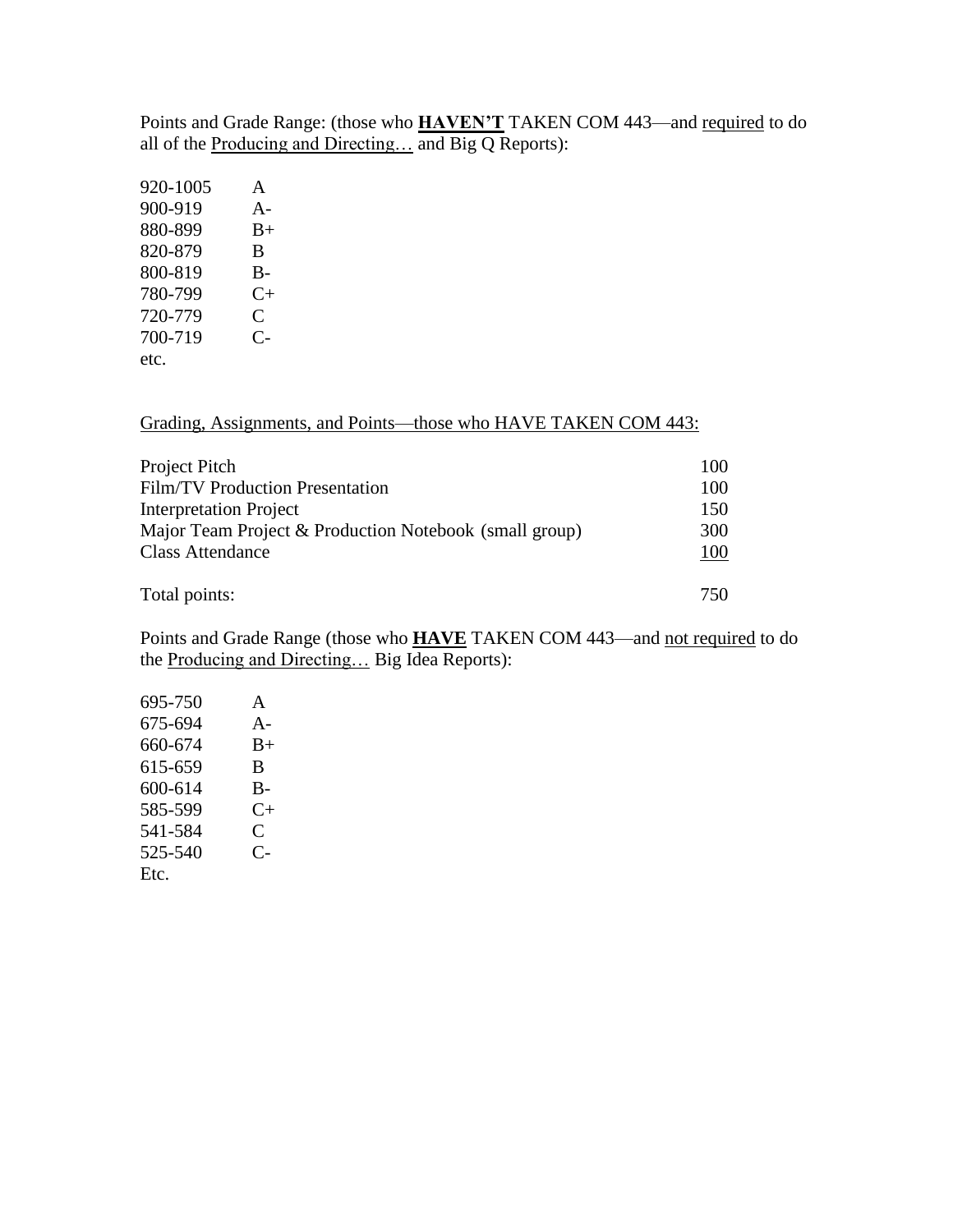## COURSE SCHEDULE

## (schedule is subject to change)

## **WEEK 1: 1/12/16** *READING: NONE ASSIGNED*

- A. Syllabus, activities, assignments, policies, deadlines, grading, course schedule
- B. Narrative film production process—based on course schedule
- C. Intro to -- and explanation of -- Major Team Project Pitch Assignment
- D. Screen short films

# **WEEK 2: 1/18/16**--**NO CLASS (M.L.K. JR. DAY)**

# **WEEK 3—1/25/16** *READING REPORTS & TEXT Q'S DUE: Producing…Ch. 1-3, AND Lean Forward…1-3, 11 & 12*

## **Production Presentations: Writing & Producing**

- A. Discussion: financing, scripts, and breakdowns
- B. Writing and Producing Presentations (writer/producers)
- C. Screen short film(s)

#### **WEEK 4—2/1/16** *READING REPORTS & TEST Q'S DUE: Producing…Ch's 4-7 AND Lean Forward… Ch. 5*

- A. Discussion: scheduling, budget, crewing, casting
- B. Team Project Pitches
- C. Intro to -- and explanation of -- Interpretation Project Assignment
- D. Film screening, analysis, and discussion: directing techniques

## **WEEK 5: 2/8/16** *READING REPORTS & TEST Q'S DUE: Producing…Ch's 10, 14, 15* **Production Presentations: Directing**

- A. Film screening, analysis, and discussion: directing techniques (continued)
- B. Directing Presentations (all directors)

# **WEEK 6: 2/15/16** *READING REPORTS & TEST Q'S DUE: Producing…Ch's 8, 11,*

*13; Lean Forward…Ch's 4 & 6*

- A. Discussion: camera, art, set procedures, production design & cinematography
- B. Film screening, analysis, and discussion: production design & cinematography

## **WEEK 7: 2/22/16** *READING REPORTS & TEST Q'S DUE: none*

# **Production Presentations: Cinematography and Art Direction-Production Design**

- A. Cinematography Presentations
- B. Art Direction-Production Design Presentations
- C. Project planning and discussion
- D. Screen short films

## **WEEK 8: 2/29/16** *READING REPORTS & TEST Q'S DUE: Producing…Ch's 16, 17,*

*18; Lean Forward…Ch's 7-10*

- A. Discussion: Post production, editing, effects, music, and sound
- B. Film screening, analysis, and discussion: editing, effects, music, and sound